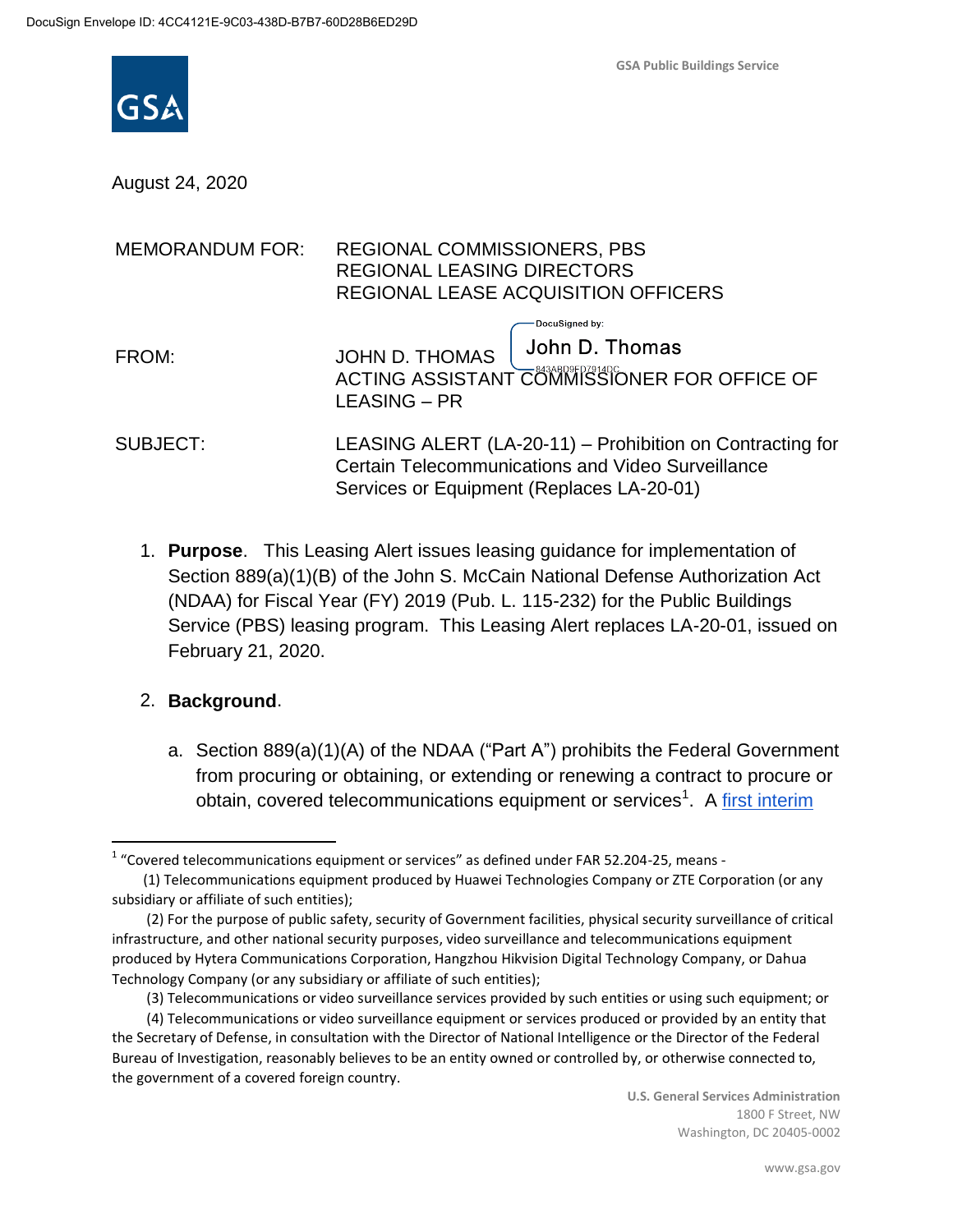[rule](https://www.federalregister.gov/documents/2019/08/13/2019-17201/federal-acquisition-regulation-prohibition-on-contracting-for-certain-telecommunications-and-video) for Part A was issued under Federal Acquisition Regulation (FAR) Case 2018-17 to implement Part A effective August 13, 2019. In response to Class [Deviation CD-2019-11,](https://www.gsa.gov/cdnstatic/CD-2019-11_0.pdf) which, among other things, confirmed that this prohibition applied to lease acquisitions, the Office of Leasing (OL) issued implementation guidance under Leasing Alert LA-19-05. On December 13, 2019, a [second interim rule](https://www.federalregister.gov/documents/2019/12/13/2019-26579/federal-acquisition-regulation-prohibition-on-contracting-for-certain-telecommunications-and-video) addressing Part A was also issued under FAR Case 2018-017, resulting in a replacement Leasing Alert, LA-20-01, issued February 21, 2020. This second interim rule added a new Part A representation provision, FAR 52.204-26, to be completed by offerors as part of the online representations and certifications within the System for Award Management (SAM). This representation reflects an annual representation for Part A at the entity level and applies to the performance of any Government contract. As a result, it removed the need for the GSAR representation clause at 552.204-70 issued under CD-2019-11.

- b. Section 889(a)(1)(B) ("Part B") of the NDAA for FY2019 prohibits the head of an executive agency from entering into a contract (or extending or renewing a contract) with an entity that uses any equipment, system, or service that uses covered telecommunications equipment or services as a substantial or essential component of any system, or as critical technology as part of any system. A [first interim rule \(Part B\) Federal Acquisition Regulation \(FAR\)](https://acquisition.gov/sites/default/files/page_file_uploads/FAR%20Case%202019-009-Interim_Rule_prepublication_07_10_20.pdf)  [Case 2019-009](https://acquisition.gov/sites/default/files/page_file_uploads/FAR%20Case%202019-009-Interim_Rule_prepublication_07_10_20.pdf) was issued to implement Part B, effective August 13, 2020. To further implement this FAR rule, GSA's Office of Government-wide Policy (OGP) issued the following:
	- i. [Class Deviation CD-2020-15,](https://insite.gsa.gov/cdnstatic/CD-2020-15.pdf) issued August 6, 2020, which, among other things, confirms that the Part B prohibition also applies to lease acquisitions (See Attachment 6)
	- ii. Class Deviation CD-2019-11 Addendum 1, issued August 12, 2020, revising GSA's implementation of the FAR rule on Section 889 Part A (See Attachment 7). One primary result of the Addendum is the elimination of GSAR clause 552.204-70, which has since been replaced by the online SAM FAR provision 52.204-26 described above.
	- iii. Acquisition Letter MV-20-10, issued August 13, 2020, providing agency-wide implementation guidance for this [Part B FAR rule](https://acquisition.gov/sites/default/files/page_file_uploads/FAR%20Case%202019-009-Interim_Rule_prepublication_07_10_20.pdf) (See Attachment 8).
- c. The provision at FAR 52.204-24, updated August 2020, includes the following two representations: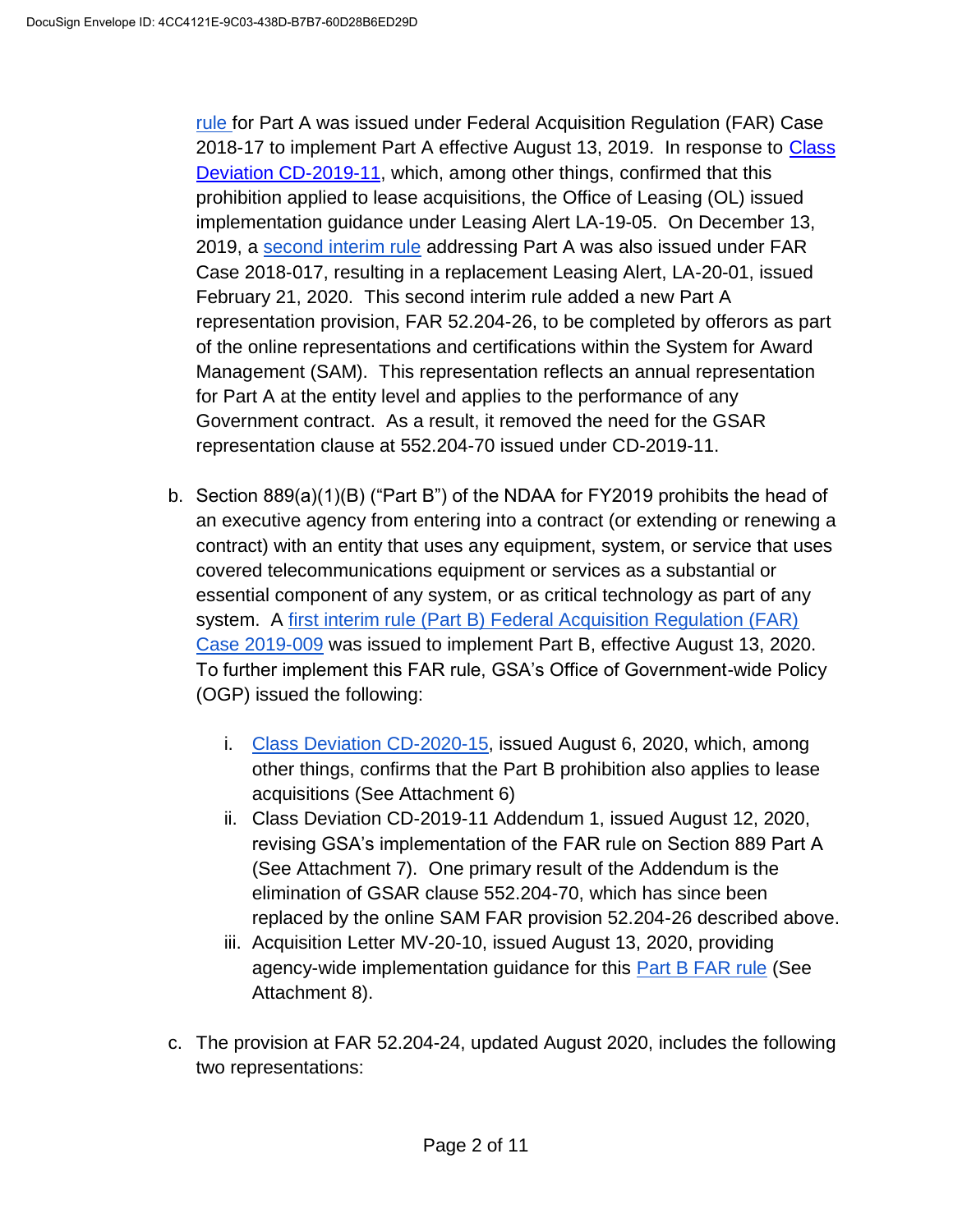- (d)(1) "It [ ] will or [ ] will not *provide* covered telecommunications equipment or services to the Government in the performance of any contract, subcontract or other contractual instrument resulting from this solicitation;" and
- (d)(2) "It [ ] does, [ ] does not *use* covered telecommunications equipment or services, or use any equipment, system, or service that uses covered telecommunications equipment or services."

[FAR 4.2105\(](https://www.acquisition.gov/content/part-4-administrative-and-information-matters#id1989H0G40RF)a)(1) requires this updated FAR 52.204-24 provision to be included in all solicitations for contracts. Offerors/lessors are required to complete the representations as outlined in the Instructions and Procedures below.

GSA interprets the *first* representation, FAR 52.204-24(d)(1), to not apply to ancillary services provided as part of the contract. For leases, the offeror may be able to answer on the representation form that it is not *providing* such covered equipment, unless the Lease specifically requires that the lessor provide equipment, systems, or services that contain telecommunications equipment or services. As an example, this (d)(1) representation would not apply to a lessor's pre-existing general building security system, unless providing general building security equipment or services to the Government is specifically required by the Lease. Unless specifically required to be provided to the Government by the Lease, these are considered "ancillary" and are not being provided to the Government as requirements under the lease contract. However, the (d)(1) representation would apply to items such as security cameras specifically outlined as a requirement in the lease and to be installed by the Lessor. Note that this narrower interpretation for the first,  $(d)(1)$ , representation does not apply to the second,  $(d)(2)$ , representation with respect to "use."

The term "Offeror" will continue to refer to only the entity that would execute the lease contract, and not any affiliates, subsidiaries, or parent companies of the entity.

d. Additionally, [FAR 4.2105\(b\)](https://www.acquisition.gov/content/part-4-administrative-and-information-matters#id1989H0G40RF) requires the updated reporting clause at FAR 52.204-25, which was amended as part of the same interim rule, to be included in all solicitations and resultant contracts. For existing leases (awarded on or before August 12, 2020), this clause is required to be added to the lease contract when the period of performance of the lease is extended (extensions or renewals).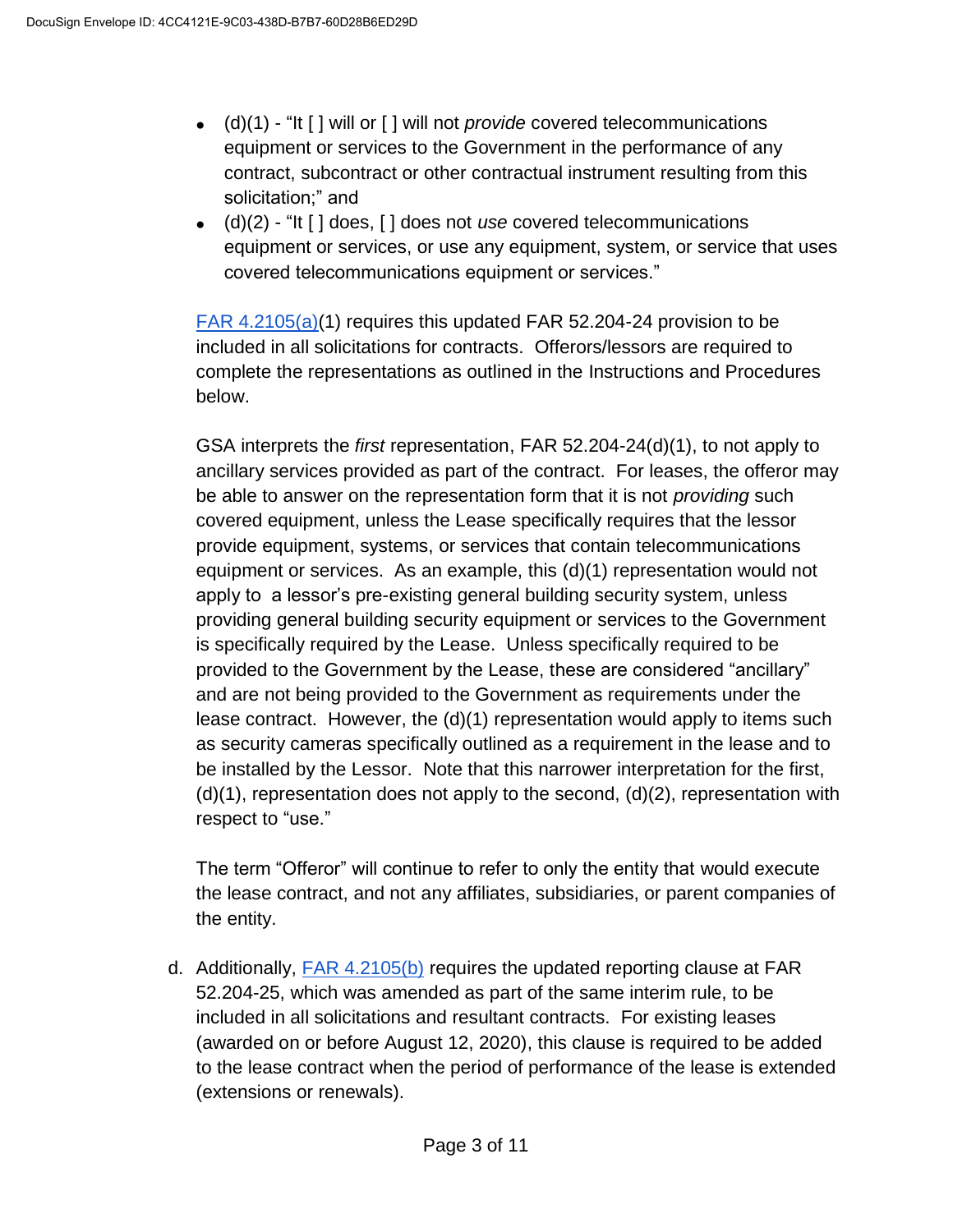The clause at FAR 52.204-25 requires contractors that identify covered telecommunications equipment or services used during contract performance to report that information to the Contracting Officer.

- 3. **Effective Date.** This Leasing Alert is effective as of August 13, 2020 unless modified, canceled, or reissued.
- 4. **Applicability.** This Leasing Alert and its attachments are mandatory and apply to all GSA real property leasing activities and activities delegated by GSA to other Federal agencies.
- 5. **Cancellation.** Leasing Alert LA-20-01.
- 6. **Instructions and Procedures.** Guidance concerning implementation of Sections 889(a)(1)(A) and 889(a)(1)(B) of the NDAA are as follows:
	- a. Acquisition Planning: As outlined in Acquisition Letter MV-20-10, LCOs or their designees should take appropriate steps to include consideration of 889 prohibitions as early as possible in the lease procurement process. This includes:
		- For expiring leases, extensions and renewals, confirming with an incumbent lessor whether or not a potential Section 889 prohibition exists as part of the preliminary due diligence process (for example, once SAM is updated, checking the lessor's FAR 52.204-26 representations in SAM)
		- Communicating the section 889 prohibitions to potential offerors as part of market outreach/survey process.
	- b. For lease projects, where GSA has not issued an RLP as of the effective date of this Leasing Alert, the LCO must include the following two (2) documents in the RLP/Lease package:
		- 1) FAR representation 52.204-24 dated August 2020, entitled Representation Regarding Certain Telecommunications and Video Surveillance Services or Equipment" (Attachment 1). As stated above, this is a two-part representation to address Parts A and B of Section 889.
			- o SAM currently includes an online representation (FAR 52.204-26) that, for now, only addresses the first representation (Part A) at the entity level. SAM is expected to be updated in the future to reflect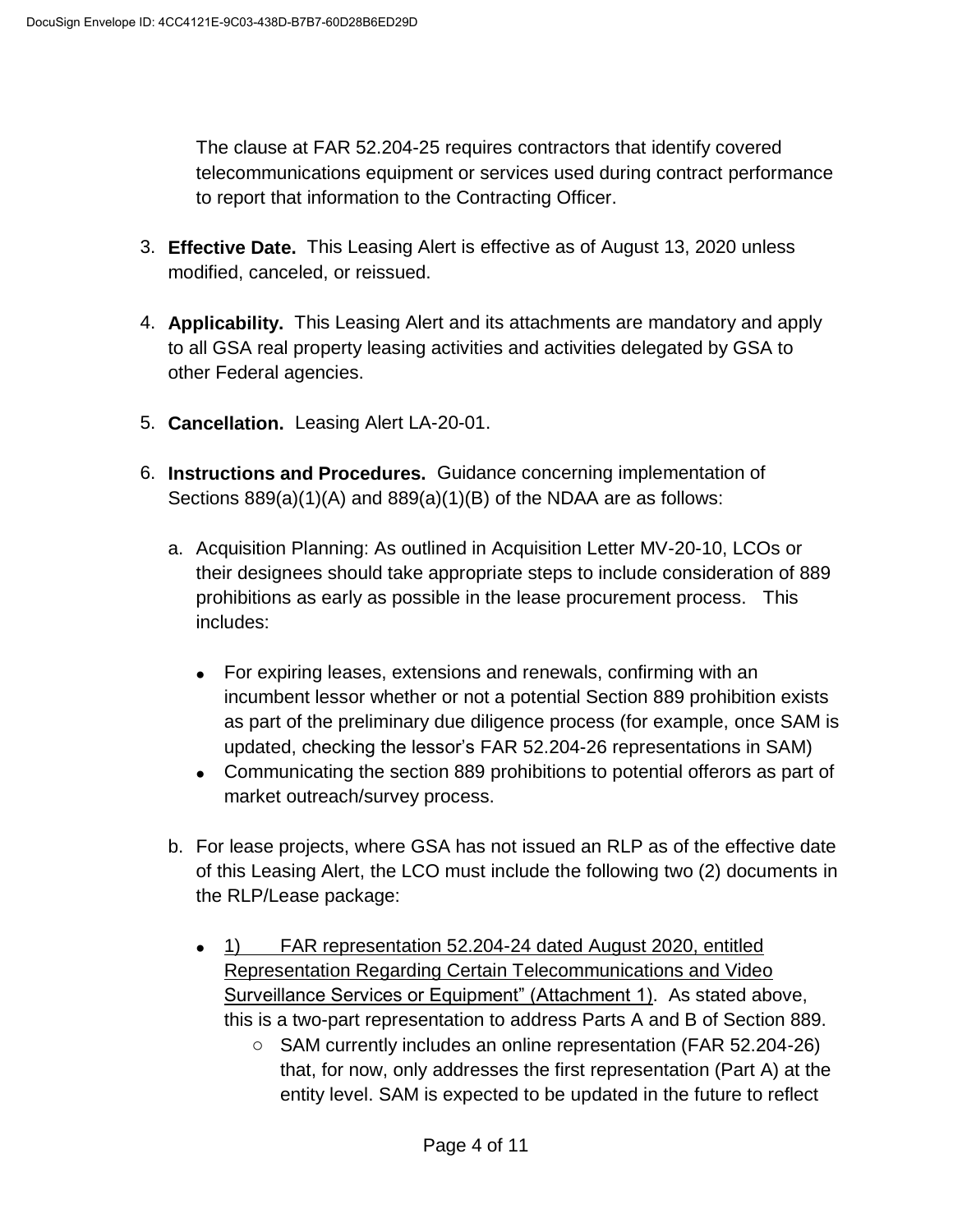the second representation (Part B). If an offeror responds "does not" to the SAM online representation (Part A), the offeror does not need to complete the first,  $(d)(1)$ , of the two representations under 52.204-24. If an offeror responds "does" to this representation or has not made any representation in FAR 52.204–26, then the offeror must complete (d)(1) of the 52.204-24 representation. Until the second (Part B) representation is added to the SAM online representations and certification, the offeror must always complete the second, (d)(2), representation under FAR 52.204-24. Once the Part B representation is added to the SAM online representation 52.204-26, the offeror will not need to complete either of the representations under FAR 52.204-24 if they respond "does not" to both of the Part A and Part B representations in SAM.

- o Note that the offeror's FAR representation 52.204-24, if completed as outlined above, must be in the lease file. The offeror's representation under FAR 52.204-26, similar to the offeror's other online representations and certifications in SAM, must be downloaded for inclusion in the lease file. Do not attach either the FAR 52.204-24 representation or the SAM online representations to the lease contract itself as these are incorporated by reference via FAR clause 52.204-19 (General Clauses).
- 2) Updated General Clauses (GSA Form 3517A and 3517B) dated August 2020 (Attachments 2 and 3), each of which includes the August 2020 version of FAR clause 52.204-25, entitled "Prohibition on Contracting for Certain Telecommunications and Video Surveillance Services or Equipment."

The General Clauses containing the updated FAR Clause 52.204-25 must be included in the signed lease contract.

c. For lease projects, where GSA has issued the RLP, but has not issued a request for Final Proposal Revisions (FPR) as of the effective date of this Leasing Alert, the LCO must issue an RLP amendment transmitting both the revised representation FAR provision at 52.204-24 dated August 2020 (Attachment 1) and the revised General Clauses dated August 2020 which includes the updated FAR clause 52.204-25 (Attachments 3 or 4).

All offerors must acknowledge receipt of the RLP amendment, by signing it and returning it, along with both attachments. Offerors must complete and sign the FAR 52.204-24 "Representation Regarding Certain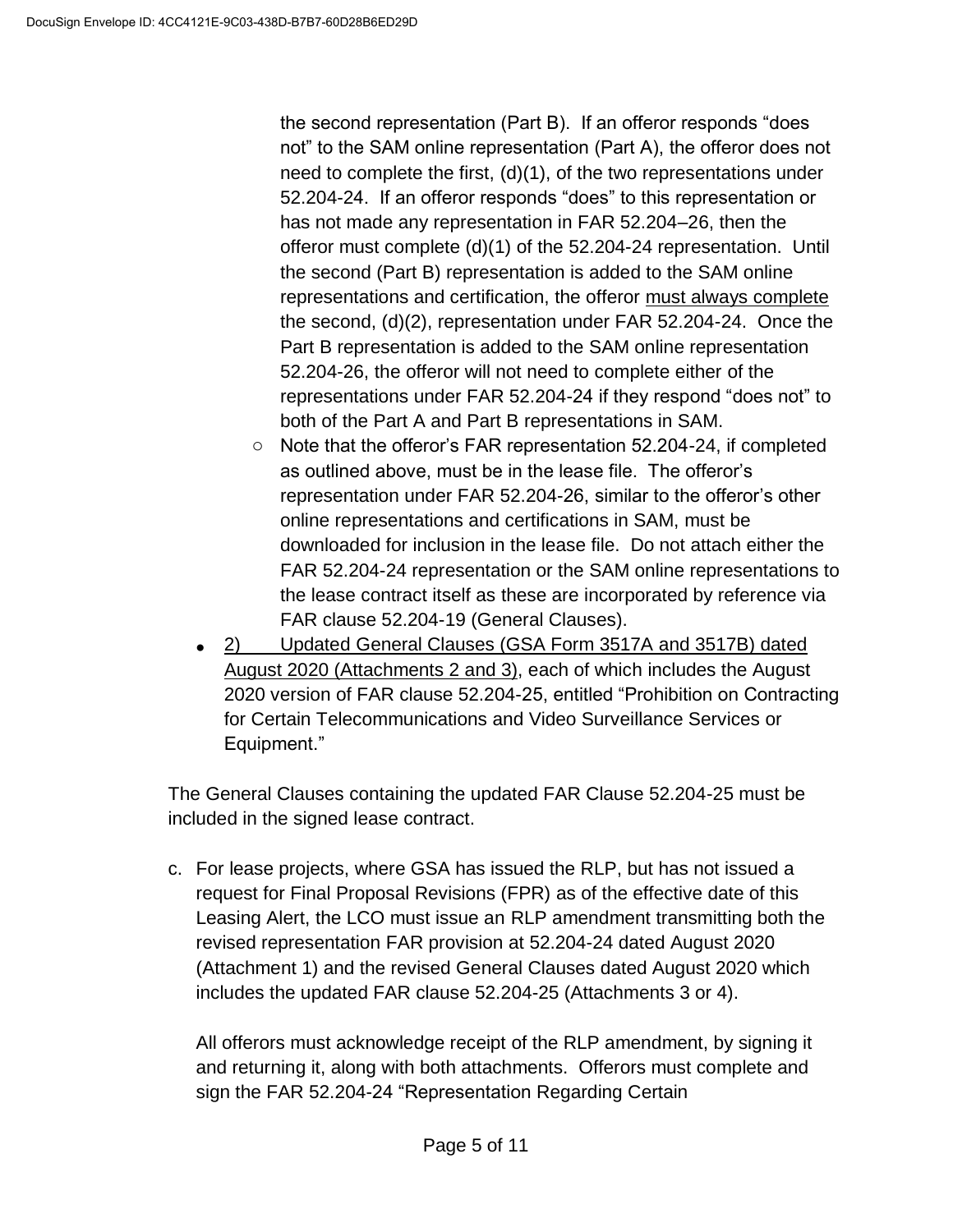Telecommunications and Video Surveillance Services or Equipment" as applicable (see sub-paragraph 6.b above). Include the updated General Clauses in the lease contract. Do not include the FAR representation 52.204- 24 or the SAM online representations and certifications in the lease contract; however, these representations must be kept as part of the lease file documentation.

- d. For lease projects, where GSA has issued the RLP, but Final Proposal Revisions (FPR) were due prior to August 13, 2020, the LCO is not required to amend the RLP and reopen negotiations. However, the LCO must transmit the following to the apparent successful offeror:
	- Revised FAR representation, 52.204-24, entitled "Representation Regarding Certain Telecommunications and Video Surveillance Services or Equipment" dated August 2020 (Attachment 1)
	- Revised General Clauses (GSA Form 35217A or 3517B) dated August 2020 (Attachments 3 or 4).

The apparent successful offeror must acknowledge receipt of the revised General Clauses by initialing and returning it. In addition, the apparent successful offeror must complete and sign FAR representation 52.204-24 (Attachment 1). The General Clauses containing the updated FAR Clause 52.204-25 (Attachments 3 or 4) must be included in the signed lease contract. The completed FAR representation 52.204-24 and the SAM online representations and certifications must be in the lease file but do not need to be included in the signed lease.

- e. For offers received through the Automated Advanced Acquisition Program (AAAP) procurements, LCOs must implement the above procedure in 6.d. as part of the due diligence phase. Starting in FY 21, both the updated General Clauses and the FAR 52.204-24 Representation will be incorporated into the FY21 AAAP RLP package.
- f. Lease extension or renewal actions. Prior to executing an extension or exercising an option, the LCO must modify the lease to include FAR Clause 52.204-25 (AUG 2020), either added separately (Attachment 2) or by adding the updated General Clauses (Attachments 3 or 4). For renewal options, it is very important to provide a sufficient amount of time to both provide notice for exercising a renewal option and to provide lessors with adequate time to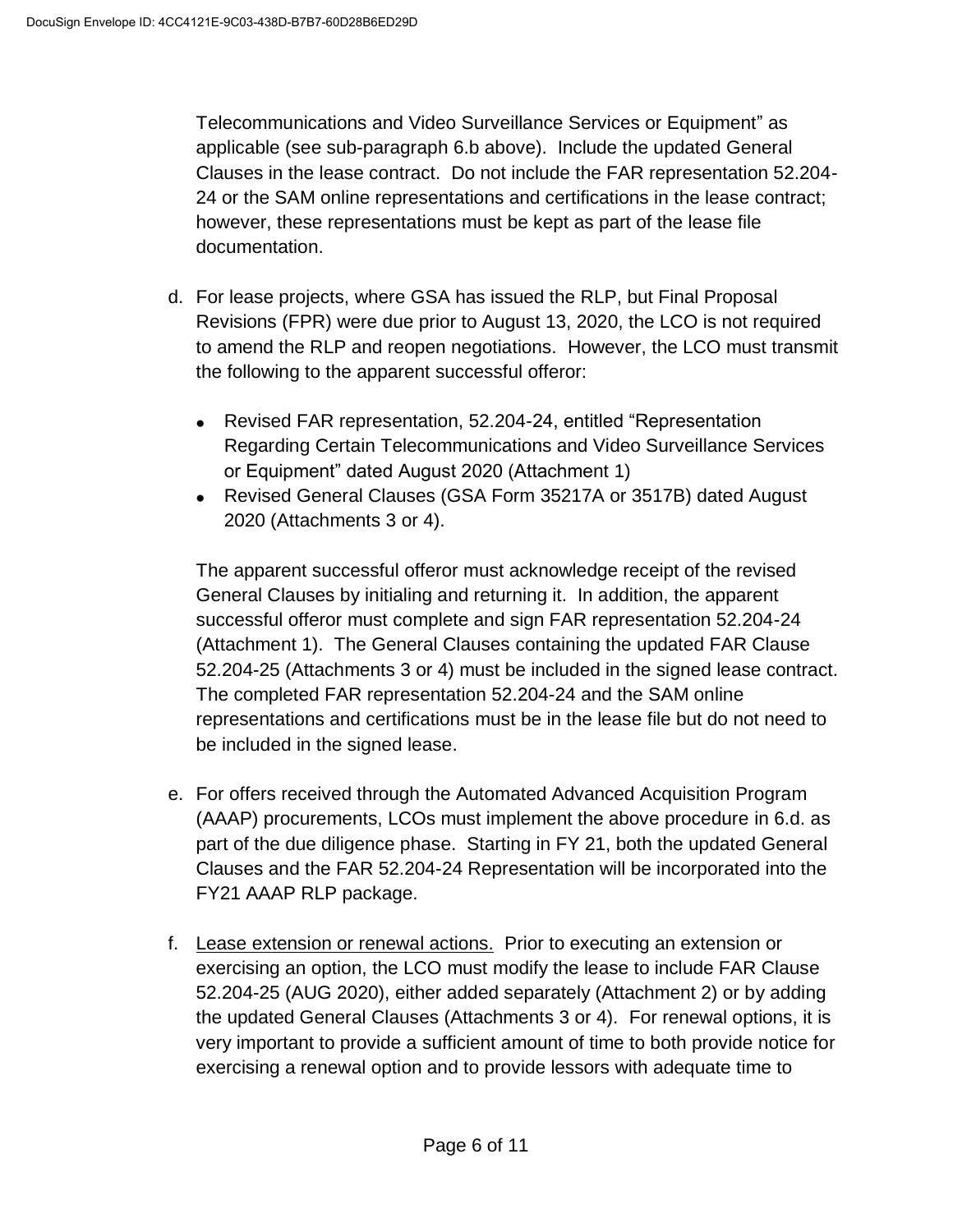comply with the clause. At least one year prior to the renewal notification date is recommended.

g. Steps for an affirmative response (i.e., offeror provides or uses prohibited equipment)

If the apparent successful offeror responds affirmatively under either of the two representations under FAR 52.204-24 that "it will provide covered telecommunications equipment or services", or "it does use covered telecommunications equipment or services or use any equipment, system, or service that uses covered telecommunications equipment or services", then LCOs should follow the steps outlined under 5.c of Acquisition Letter MV-20- 10 (Attachment 8). This includes determining whether a waiver issued by either GSA or the Office of the Director of National Intelligence (ODNI) already exists. For additional guidance, please refer to the FAQs posted on GSA's Acquisition Portal at [http://insite.gsa.gov/scrm.](http://insite.gsa.gov/scrm)

If, after following all the steps outlined under 5.c of Acquisition Letter MV-20- 10, the LCO determines that awarding to the successful offeror would result in a violation, then the LCO should determine that the offeror is ineligible for award and proceed to the next offeror. Repeat until an eligible offeror is identified. If no eligible offerors remain, then consider steps to increase the competitive pool (e.g., changing requirements, expanding the delineated area, etc.).

For affirmative responses involving an existing lease contract (i.e., extension or renewal), see steps under 5.e of the Acquisition Letter. For additional guidance, please refer to the FAQs posted on the Acquisition Portal at [http://insite.gsa.gov/scrm.](http://insite.gsa.gov/scrm)

## **Only as a last resort should the LCO consider pursuing a waiver.**

## h. GSA Agency Waivers

LCOs should only seek a waiver when there are no other means to make an award or execute an extension/renewal in time to avoid mission failure.

The waiver process is outlined under 5(f) of MV-20-10. For additional guidance, please refer to the FAQs posted on the Acquisition Portal at [http://insite.gsa.gov/scrm.](http://insite.gsa.gov/scrm) For leasing, whose product service codes (PSCs)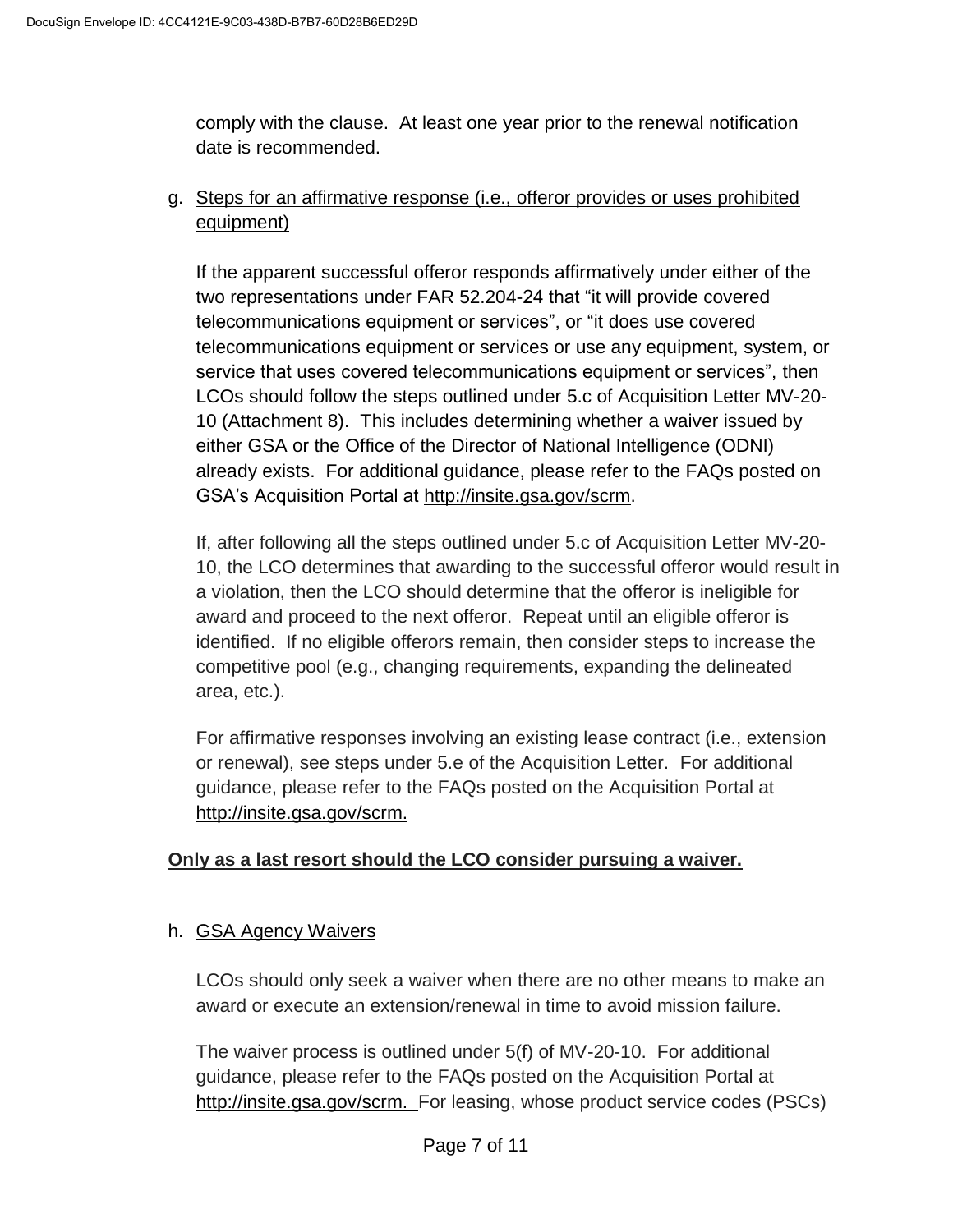are designated by the ODNI as "low risk" acquisitions, the process includes the following steps:

- 1. First, as discussed under 6.h above, confirm whether or not a GSA or ODNI waiver already exists.
- 2. LCO or his/her designee shall consult with the offeror/lessor contractor to determine whether they would like to proceed with the waiver process.
	- i. If the offeror/lessor decides not to proceed with the waiver process, the LCO should attempt to identify other acquisition strategies, which could include changing the requirement or cancelling the RLP.
- 3. If the offeror/lessor does decide to proceed with the waiver process, the offeror/lessor must provide information regarding their supply chain laydown (inventory) of prohibited telecomm or video surveillance equipment and their phase-out plan to stop using this prohibited equipment (if not previously supplied).
- 4. LCO shall evaluate this information to confirm the following:
	- i. Whether there is a compelling justification for a waiver. For real property leases, the signed occupancy agreement for leases below prospectus and the signed congressional committee resolution for agreements above prospectus, may serve as the compelling justification.
	- ii. Whether the offeror's/lessor's supply chain laydown and phase-out plan are sufficient (See (5)(f)(iii)(4)(b) of Acquisition Letter MV-20- 10 for examples).
- 5. LCO shall fill out the waiver request and the congressional notification letter using templates to be posted on the Acquisition Portal at [http://insite.gsa.gov/scrm.](http://insite.gsa.gov/scrm) LCO shall obtain the necessary approvals as listed on this website.
- 6. The LCO shall notify ODNI and the FASC of agency-granted waivers (addresses to be available on the Acquisition portal at [http://insite.gsa.gov/scrm\)](http://insite.gsa.gov/scrm). Concurrently, the LCO shall send the approved waiver, including the congressional notification letter, to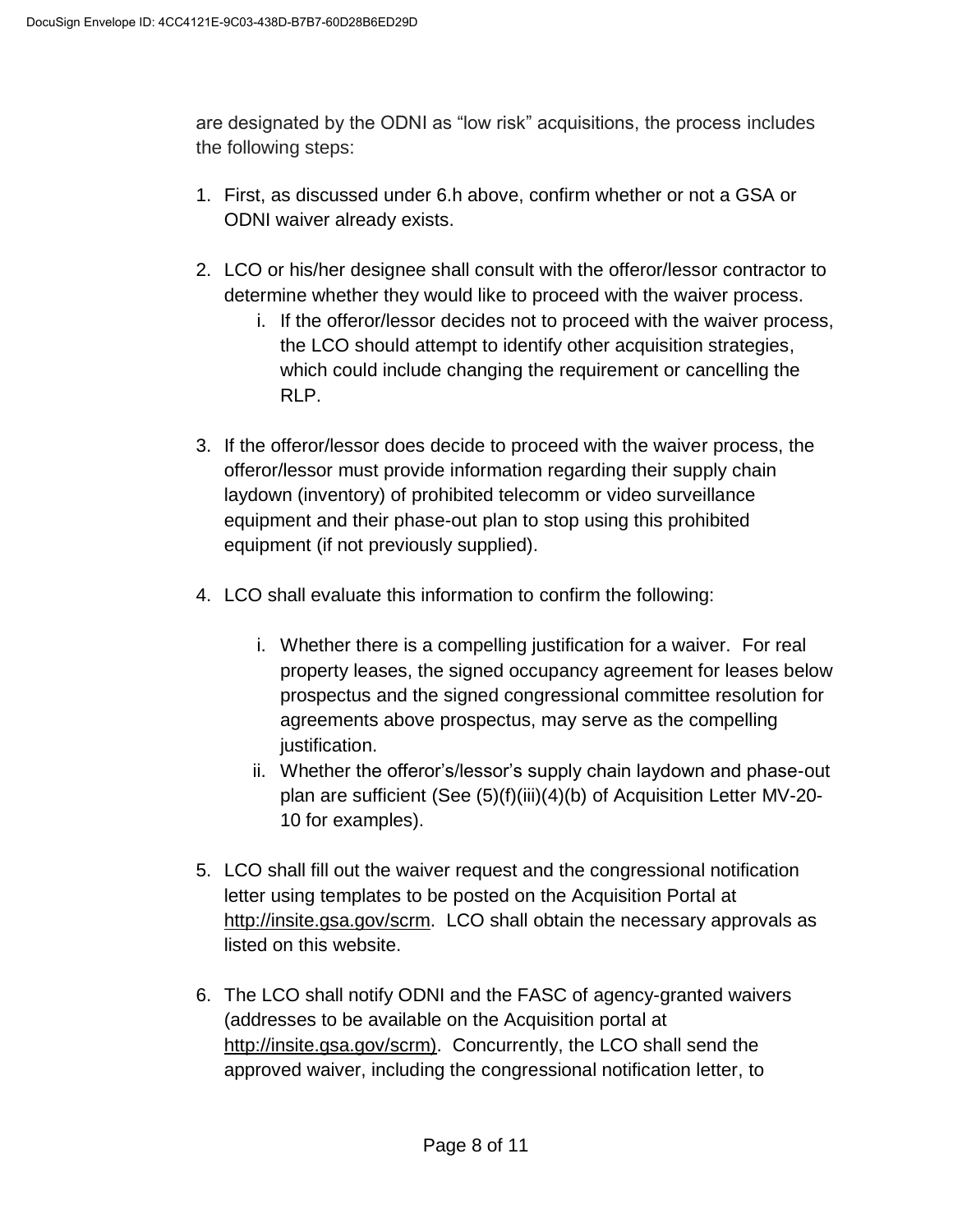GSACongressionalAffairs@gsa.gov who will notify the appropriate congressional committees, as outlined in the Acquisition Letter.

i. GSA Agency Waivers for FEMA Disaster Leasing

For emergency lease acquisitions under the Stafford Act (i.e., FEMA disaster leases), waivers may be issued by the Administrator (or designee) on a class basis and may be communicated by the Senior Procurement Executive (SPE).

Once an agency class waiver has been granted, the LCO may proceed with award and:

- 1. If the LCO determines that it is not practicable to obtain the full and complete laydown prior to award, the LCO may attempt to obtain the laydown within 30 days after award.
- 2. If the LCO determines that it is not practicable to obtain the phase-out plan prior to award, the LCO may attempt to obtain this plan within 30 days after award.

For emergency acquisitions under the Stafford Act, the declaration of major disaster shall constitute the compelling justification.

The LCO shall notify ODNI and the FASC of the waiver issued under emergency conditions concurrently with the notification to Congress.

#### **Attachments:**

Attachment 1, FAR clause 52.204-24, "Representation Regarding Certain Telecommunications and Video Surveillance Services or Equipment." (revised August 2020)

**Attachment 2, FAR clause 52.204-25, "Prohibition on Contracting for Certain** Telecommunications and Video Surveillance Services or Equipment" (revised Aug 2020)

Attachment 3, GSA Form 3517A, General Clauses (Acquisition of Leasehold Interests at or below the Simplified Lease Acquisition Threshold), Revised August 2020 to include FAR 52.204-25

Attachment 4, GSA Form 3517B, General Clauses (Acquisition of Leasehold Interests in Real Property), Revised August 2020 to include 52.204-25

Attachment 5, FAR Representation and Clauses Chart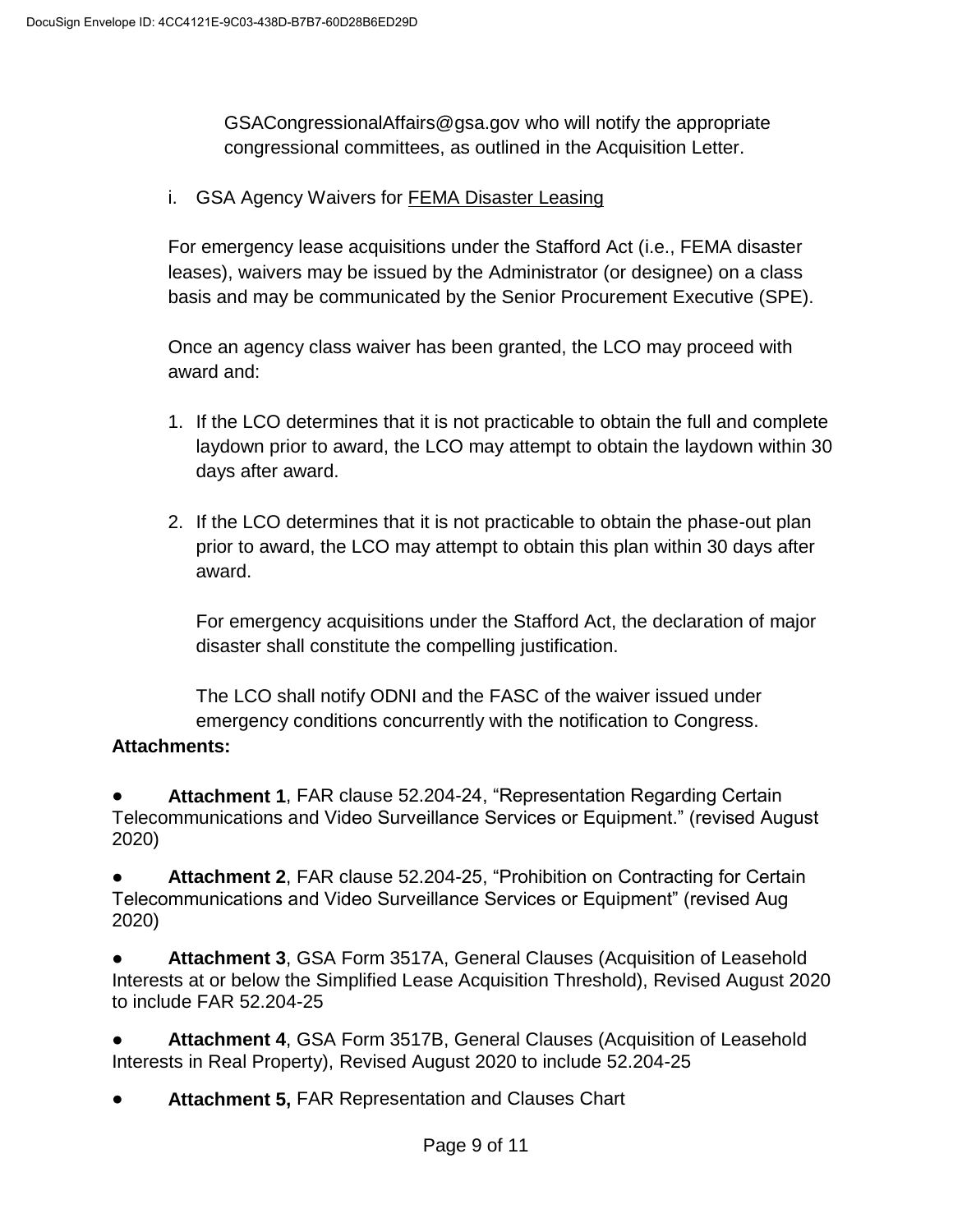Attachment 6, OGP Class Deviation CD-2020-15, GSAR Class Deviation for GSA's Lease Acquisitions and CSOs - Prohibition on Contracting for Certain Telecommunications and Video Surveillance Services or Equipment

● **Attachment 7**, OGP Class Deviation CD-2019-11 Addendum 1, FAR and GSAR Class Deviation – Prohibition on Contracting for Certain Telecommunications and Video Surveillance Services or Equipment

Attachment 8, OGP Acquisition Letter MV-20-10 Workforce Guidance on FY2019 NDAA Section 889 "Part B"